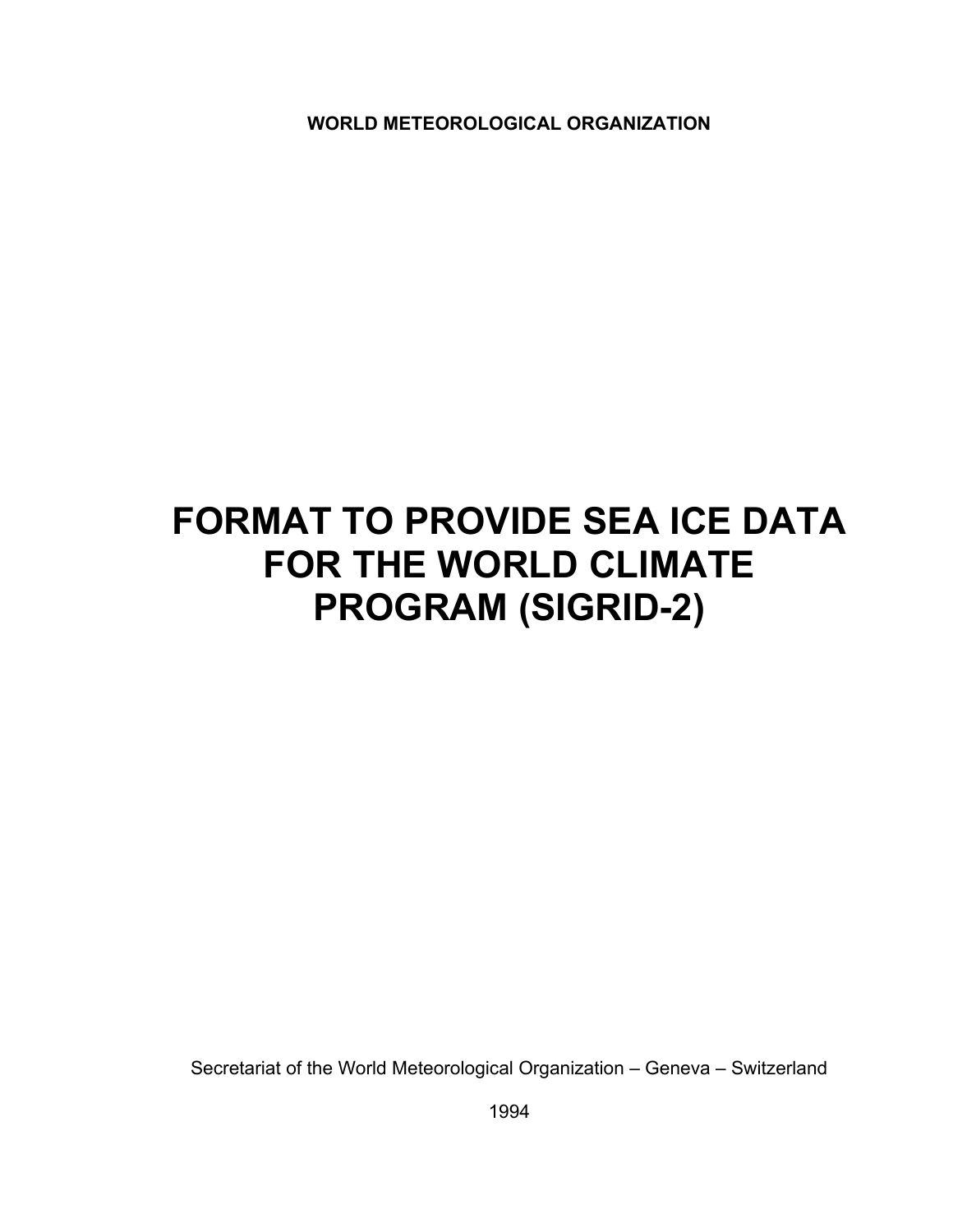# **Contents**

| 2. |                                                                         |  |
|----|-------------------------------------------------------------------------|--|
| 3. |                                                                         |  |
| 4. |                                                                         |  |
| 5. |                                                                         |  |
| 6. |                                                                         |  |
|    |                                                                         |  |
| 8. |                                                                         |  |
|    |                                                                         |  |
|    |                                                                         |  |
|    |                                                                         |  |
|    |                                                                         |  |
|    |                                                                         |  |
|    |                                                                         |  |
|    |                                                                         |  |
|    |                                                                         |  |
|    |                                                                         |  |
|    |                                                                         |  |
|    | Annex 2 Transformation of Graphic ice chart into the SIGRID-2 format 15 |  |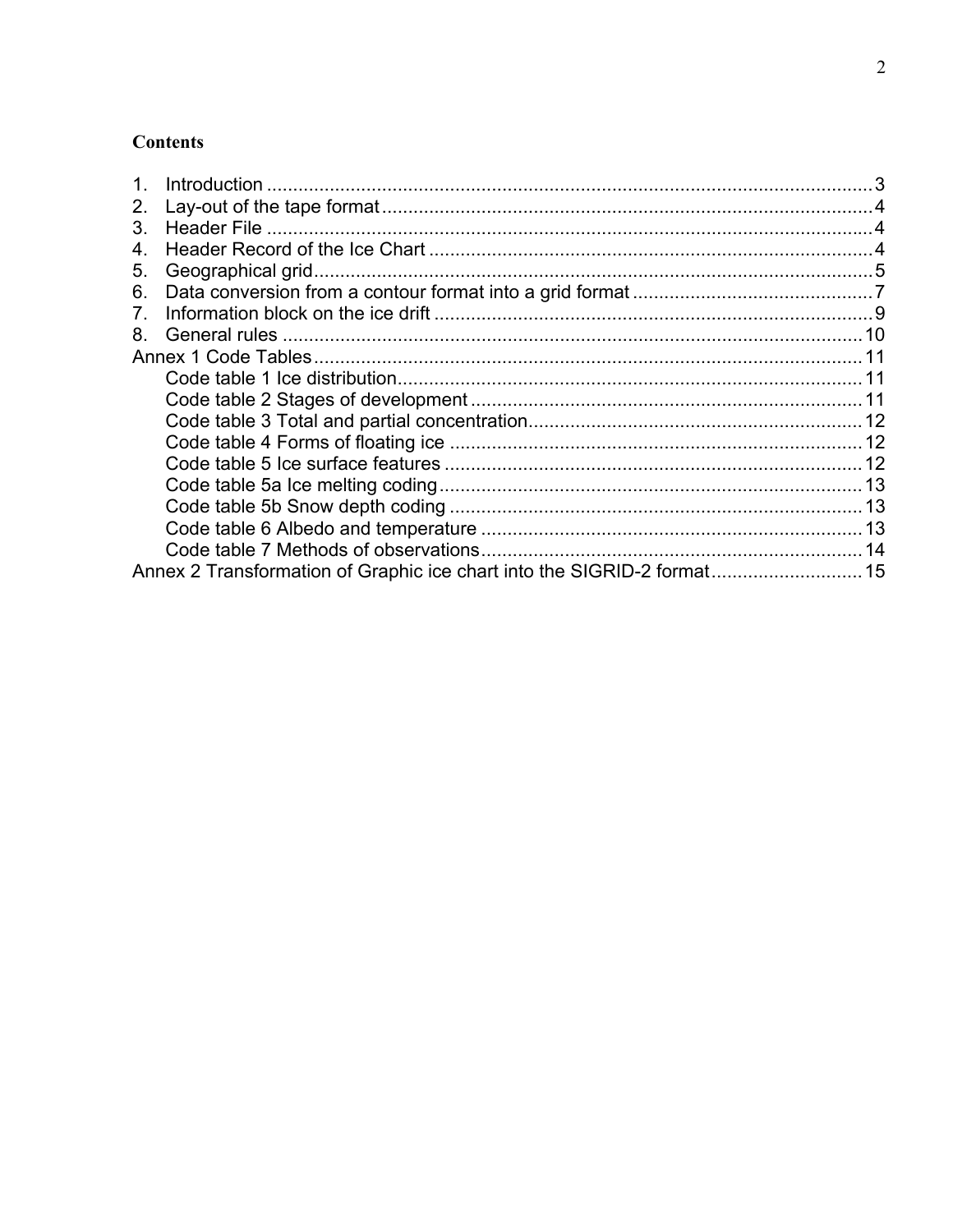## <span id="page-2-0"></span>**1. INTRODUCTION**

In accordance with the decision of CMM-X to support the World Climate Program in the questions related with sea ice the SIGRID format has been developed and presented in 1989 as an Annex to Part II of the Manual for Marine Meteorological Services. Within that document an attempt has been made to create a universal format aplicable both for data exchange for the climatic studies and to resolve the operational tasks. Therefore, two techniques for digitizing graphic ice charts, namely grid coding and contour (vector) coding, and the code variables not in fact required for the Climate Program were included in the format, thus resulting in unnecessary complication of the conversion procedure. The experience gained in the past years has shown both variants to have definite shortcomings. The main shortcomings for the grid coding version planned directly for the Climate Program are as follows:

- 1. An arbitrary origin of the grid lines results in the longitudes of the grid points being noncoincident for the different charts.
- 2. The designation by code figures of the variables and their quantitative values leads to the need to preserve a constant number of symbols in the data groups and to use frequently the figures 99 (undetermined/unknown), thus resulting in an increase of the volume of the stored and reported information.
- 3. The coding procedure at an additional subdivision of the grid areas is very complicated and at the same time does not actually decrease the volume of the coded data.

The shortcomings of the SIGRID Format and the proposals for its improvement were discussed at the meeting of the Steering Group of the WMO Project "Global Sea Ice Data Bank" (St. Petersburg, Russian Federation, 20-24 July, 1992). After discussion, the participants of the meeting agreed with the analysis of the SIGRID Format shortcomings, presented by Prof. A.V.Bushuyev (Arctic and Antarctic Research Institute (AARI), Russian Federation) and requested him to develop an abridged version of the format. The major amendments included recommendations to leave only Tables 1, 2, 4, 5, 14 and 15 in the description of the SIGRID Format , which corresponds to the WCRP requirements and the capabilities of the current measuring equipment. The representatives of the WDC-A also suggested to include the tables of the surface temperature and the albedo of the underlying surface and agreed to develop a respective section of the format.

During autumn 1992 a draft version of the format (SIGRID-2) was prepared by Prof.A.V.Bushuev, revised by Prof.R.G.Barry (WDC-A for Glaciology) and sent to several National Ice Services via WMO. Further work on the SIGRID-2 proceeded at the next meeting of the Steering Group (Suitland, Md, USA, 4-6 October 1993). Based on decisions of CMM XI and results of discussion participants agreed to develop the revised version of the SIGRID-2 document after incorporating recommendations proposed both at the meeting and in materials received. All reviewers namely from the Danish Meteorological Institute, Japan Meteorological Agency, USA National Ice Center and World Data Center A for Glaciology agreed that the shortened version of the format is more practical and user friendly than the full SIGRID. At the same time the proposed amendments concerned firstly, preservation of some old identificators and including new ones, namely

- stages of melting, air temperature over the ice, snow on ice properties, floesize and presence of navigable leads and secondly,
- rules of griding and averaging data.

All proposals were considered while updating the SIGRID-2 document at AARI. Description of data not primarily intended for use in climatology e.g. presence of navigable leads was not included in the format. Coding of such information may be implemented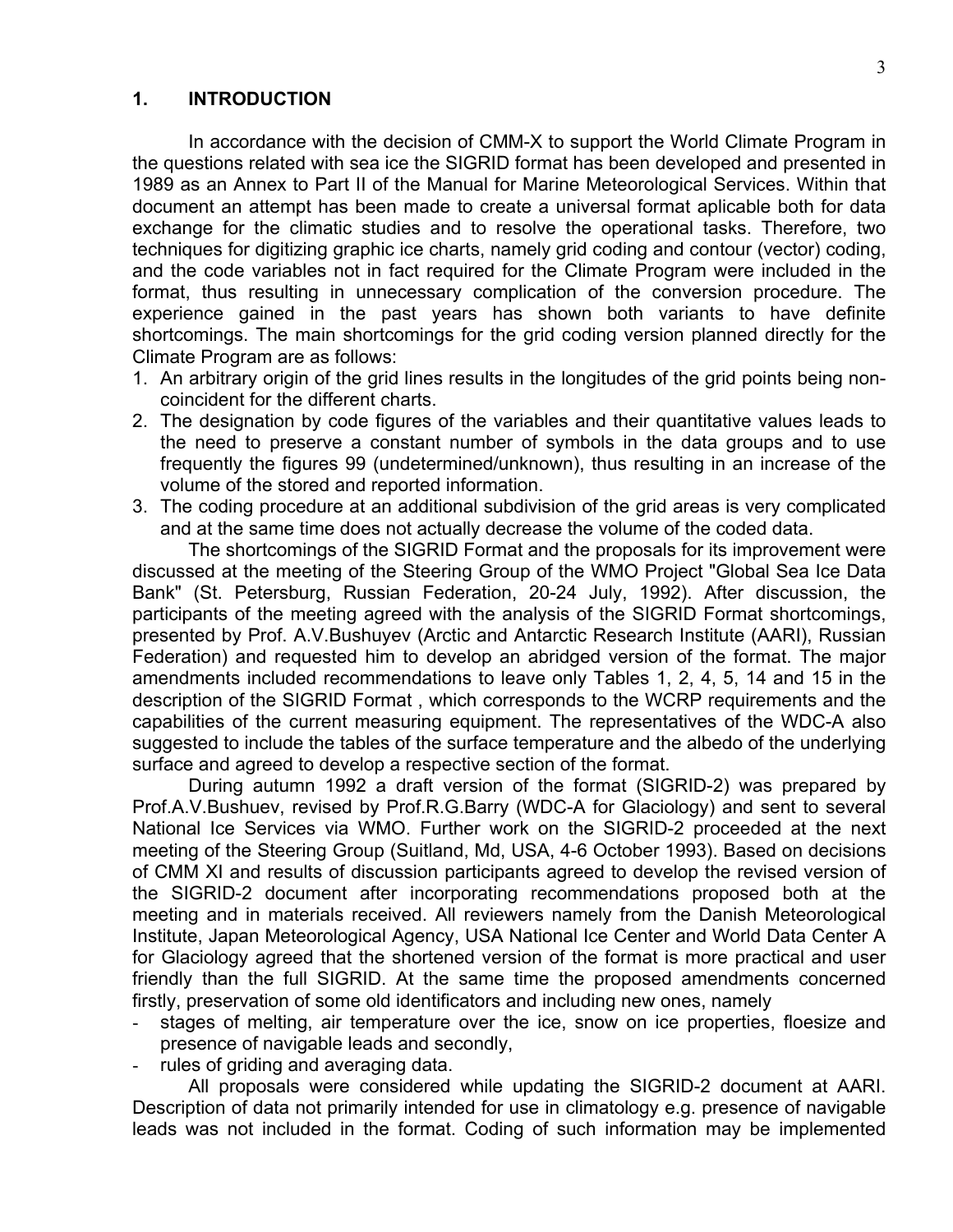<span id="page-3-0"></span>using the previous SIGRID version or universal coding format CONTOUR, directly intended for navigation purposes and

presented to WMO by AARI.

The revised version of the SIGRID-2 is described below. Taking into account that the National Ice Services have carried out a specific amount of work to introduce the SIGRID Format, the prepared SIGRID-2 preserves, whenever possible, the general layout of the data, some identifiers, indicators and other symbols from the previous version of the SIGRID format.

# **2. LAY-OUT OF THE TAPE FORMAT**

It is assumed that in order to provide information for the World Climate Program, the exchange of archived data between the Ice Services and Data Banks will be by means of mailing the registered digitized ice charts on magnetic tape (in practice magnetic tape can be substituted by floppy diskettes or optical disks). It is desirable that each tape should include a set of uniform ice charts from one Ice Service, covering approximately one and the same region. Spatial coverage of the included ice charts is not restricted, that is, information on a separate chart may correspond to two quadrants and the number of points on one gridding line may be up to 1440. Each tape should include the Header File, the Chart Data File and the indicator of the end of the recorded information(END). Subsequently, each Chart Data File includes Header Record, information, identifying grid lines and data groups, a separate block describing the ice drift (if the data are available) and the indicator of the end of a given Chart Data File (:99:99:99).

# **3. HEADER FILE**

It is recorded in the following format **SIGRID-2 AAFF:NNN Q1M1M1L1L1L1 Q2M2M2L2L2L2 AQ0M0M0L0L0L0 J1J1J1Y1Y1D1D1-J2J2J2Y2Y2D2D2** 

where: **:** - separating symbol; **AA** - originating country; **FF** – originating Service; **NNN** - total number of digitized charts on the tape; **MM** and **LLL** - with the indices 1 and 2 minimum and maximum latitude and longitude of the observation region in degrees; **Q**  indicator of the hemispheric latitude and longitude (1 - East, 2 - West for the Northern Hemisphere; 3 - East, 5 - West for the Southern Hemisphere); **A** - identifier group; **QM0M0L0L0L0** - latitude and longitude of the initial point of the geographical grid; **JJJYYDD** with the indices 1 and 2 - year (thousand is rejected), the month and the day of the first and the last chart by time, recorded on the tape.

After coding the obligatory information, if necessary, any other data required for the correct data use and pertinent to the whole tape is included as a free text.

# **4. HEADER RECORD OF THE ICE CHART**

Each file of an individual ice chart, recorded on a magnetic tape, starts with the Header Record

**SIGRID:NNN Q1M1M1L1L1L1 Q2M2M2L2L2L2 Q3M3M3L3L3L3 Q4M4M4L4L4L4**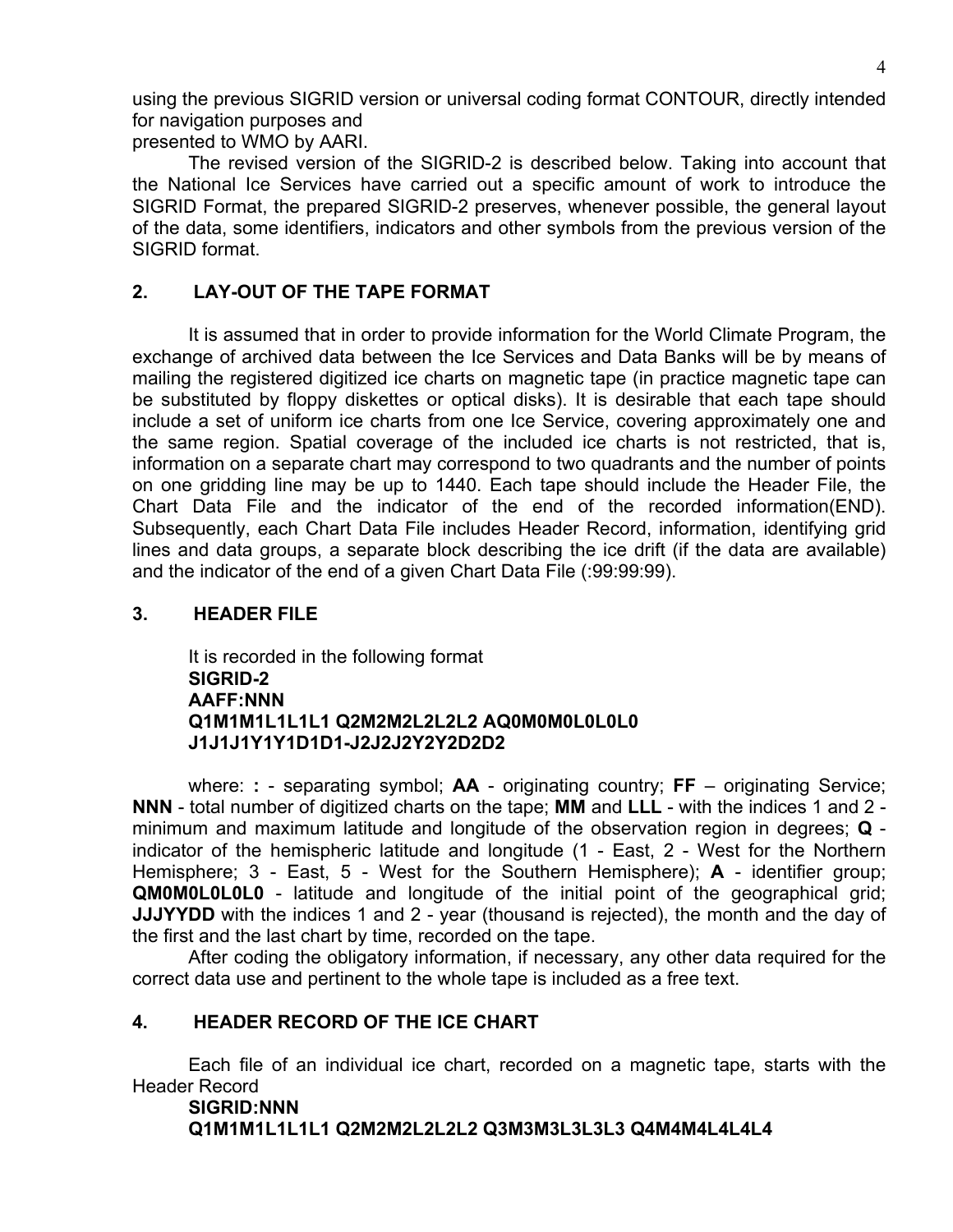# **J1J1J1Y1Y1D1D1-J2J2J2Y2Y2D2D2 FNmNmNm EP1P1R1N1P2P2R2N2......PnPnrnnn**

<span id="page-4-0"></span>where: **:** - separating symbol; **NNN** - serial number of the chart on the tape; **QMMLLL** with the indices 1 - 4 - geographical coordinates (quadrant and degrees of the latitude and longitude) of a closed rectangle, contouring the observation region; **JJJYYDD**  with the indices 1 and 2 - year, month, date of the start and end of the observations which have been used to construct a chart; **F** - identifying letter (identifier) of the group; **NmNmNm** - serial or archived number of the chart (defined by the National Center); **E**  identifier of the group, defining the methods and means used for entire data collection to plot the ice chart; **PP** - observation methods and means (code table 7); **r** - meaningful resolution figure at the site in meters; **n** – power indicator 10.

Thus, resolution of the observation methods and means is determined by the expression **R = r\*10^^n.** If resolution is not defined then it is coded by 99. Note, that after identifier DI spatial error of data interpolation is coded. It is recommended to use the identifier DI for charts based only on aircraft route survey. After identifiers DA and DP, marking whether data are averaged for grid mesh or given as actual values at grid point, the digit code is not given. For example, an airborne radar survey with a resolution of 7 meters at the site will be coded as EAR70. Satellite observations in the IR range with a 1 km resolution, visual observations from aircraft with undefined resolution and successive averaging to mesh size will be coded as EPI13AR99DA. If some additional sources or observation methods and means with other spatial resolution were used for collecting data at definite points it is recommended to define such information separately inside the respective data group in the lay-out after the prime identificator. For example, if spatial position of the definite group corresponds to the exact position of the aircraft survey route with navigation error 10 km then total concentration may be coded as CTAV14. The Header-Record of the ice chart can be used as a base file of the ice chart identifiers, allowing a search for the required data by the observation region and time, at the request of the users.

## **5. GEOGRAPHICAL GRID**

The data, contained in the ice chart, is converted into a grid format by superimposing the points onto a contour graphic or digital chart and assigning to each point a set of variables and their numerical quantitative values, determined for the zone, where a given point is located. The grid points are situated on the lines, having one and the same latitude (parallels). The interval between the grid lines along the meridians is constant, being equal to 15', counted out from the whole value of the latitude degrees. Thus, on a single one-degree strip the grid lines are at the parallels:

## **MM000'; MM015'; MM030'; MM045'**,

where **MM -** a whole value of the latitude degrees.

In order to provide linear change in the distance between the grid points, situated on neighboring latitude lines with an increment ratio not exceeding two, for each latitude interval from the equator to the pole a longitude/latitude ratio is established, changing from 1 at the equator to 120 at the latitude 89 45'.

For the grid lines located at latitudes more than 890, the condition of the whole number of the cells within 3600 is an additional criterion, that is why the distance at these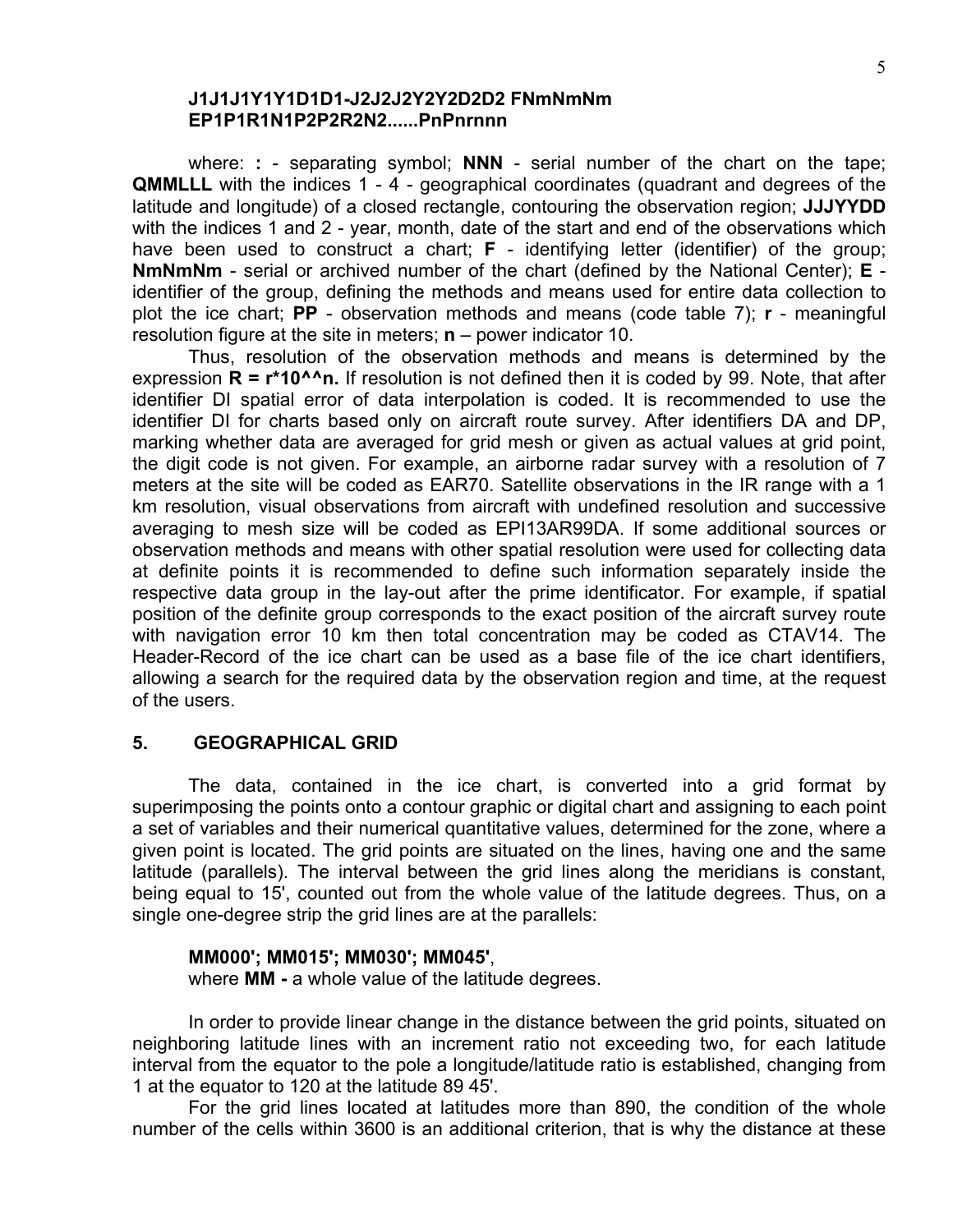lines is assumed to be 150 and 300, and not 160 and 320.

**Table 1.** Distance between the grid points on the lines in degrees and linear (nautical miles) measure

| Latitude interval Ratio |     | Dist.   | Max.dist. | Min.dist. |
|-------------------------|-----|---------|-----------|-----------|
|                         |     | in deg. | in miles  | in miles  |
| 00 00' - 59 45'         |     | 015'    | 15.00     | 7.56      |
| 60 00' - 75 45'         | 2   | 0.30'   | 15.00     | 7.38      |
| 76 00' - 82 45'         | 4   | 100'    | 14.52     | 7.57      |
| 83 00' - 86 15'         | 8   | 2 00'   | 14.62     | 7.85      |
| 86 30' - 88 00'         | 16  | 4 00'   | 14.65     | 8.38      |
| 88 15' - 89 00'         | 32  | 8 00'   | 14.65     | 8.37      |
| 89 15' - 89 30'         | 60  | 15 00'  | 11.78     | 7.85      |
| 89 45' - 90 00'         | 120 | 30 00'  | $7.86 -$  |           |

For a complete coincidence of the grid points from the different charts the distance on the lines in degrees indicated in Table 1, should be strictly observed, although the coded digitized chart contains an indication of the longitude/latitude ratio for each line, which controls the correctness of the data entering. The lines of the geographical grid of each chart are numbered towards increasing latitude (from south to north in the Northern Hemisphere and from north to south in the Southern Hemisphere), and the grid points on the lines - from west to east, in both the Northern and Southern Hemispheres. The read-out is from the initial point, to which the number 001001 of the given chart (magnetic tape) set is assigned. The geographical coordinates of the initial point are reported in the Tape Header File. The latitude of the initial point is chosen from the data on the minimum latitude (the closest least whole degree is taken). The longitude of the initial point is selected on the basis of the data on the minimum longitude and maximum latitude of the observation region. In order that the corresponding grid points of different charts have one and the same longitude, the initial point longitude is assumed to be equal to the closest smallest one, divisible to the distance between the points on the line, having a maximum latitude. However, if the observation region of the set of the charts on the tape includes the Pole, the initial point longitude is assumed to be equal to 80, rather then 300. For example, if the minimum longitude equal to 55 00'E is on latitude 68 45'N and maximum latitude is 86 30'N, then the longitude of the initial point should be equal to 52 00' and its coordinates will be A168052.

A rectangle, in the center of which there is a grid point, restricted by meridians and parallels, dividing the distance between the adjacent points by half, is called the grid mesh. For example, the left bottom and the right top angles of the mesh, the coordinates of the central point of which are 68 15'N and 136 30'E will be 68 07.5', 136 15', 68 22.5' and 136 45' (see Fig.1).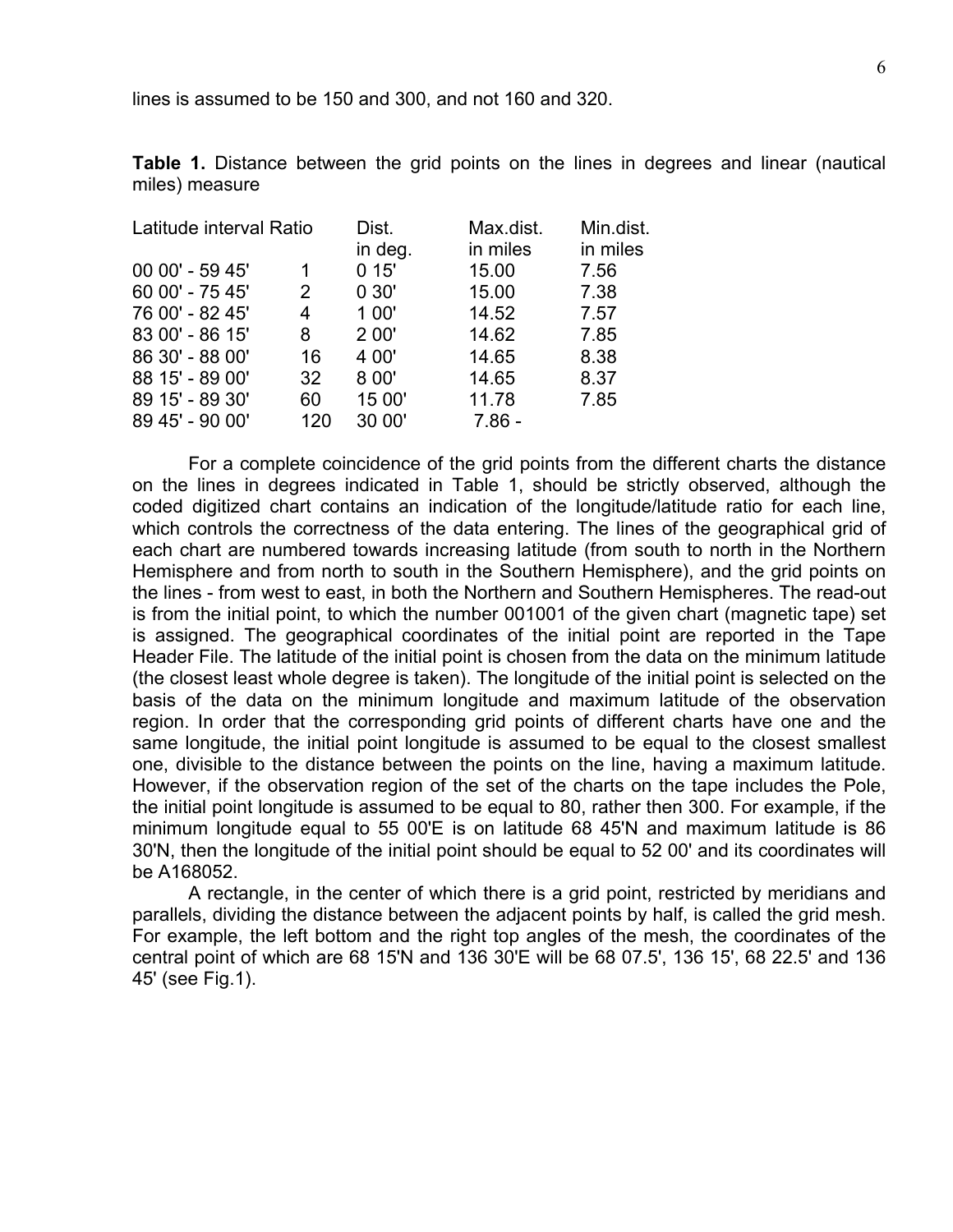<span id="page-6-0"></span>

## **6. DATA CONVERSION FROM A CONTOUR FORMAT INTO A GRID FORMAT**

The conversion of sea ice data, presented in the form of a contour chart, into data in geographical grid points, is carried out by a successive scanning along the grid lines in the direction from the equator to the pole (north or south) and from west to east. Each grid point, as indicated, is assigned the value of the variables of that zone where the point lies. Thus, if no additional processing is done, the grid variable appears to be the actual value at the chart point with respective geographical coordinates, rather than an averaged value for the grid mesh, although the information, defining the ice in the grid point is considered to be representative for the entire mesh. Thus, for **Fig.1** the value of the variables in the shaded zone is assigned to the grid point and therefore to the entire mesh although the largest part of the mesh refers to water free of ice. That is why the dimensions of the zones at the chart scanned should be more than 15-20 nautical miles across. Hence, a preliminary generalization of large-scale ice charts is recommended. If done, the level of data generalization should be defined in the Header Record **(code table 7)**.

The information on the location of each scanning line and points, which get into the boundaries of a specific chart and data groups, describing the ice cover on this line, belongs to a separate block. A block starts with the data which are recorded on a separate line and defines the longitude/latitude ratio of the grid meshes and coordinates of the initial line point, relative to the initial tape point (the geographical coordinates of which are given in the Tape Header File) in the following form:

#### **=Kll:Lmmmppp:MNpNpNpNp:XRnRnRnRn**

where: **= -** symbol, indicating the start of the data block recording on the line; **K,L,M,X** -identifiers (identifying letters of separate data); **ll** - longitude/latitude ratio on the line; mmmppp - coordinates of the initial point (line number, point number), calculated from the initial point, the coordinates of which are 001001; **NpNpNpNp** - number of the grid points on the line; **RnRnRnRn** - number of the data group records on the line; **:**  separating symbol.

The coordinates of the first point are calculated from the formulas:

**mmm = (Lat - M0M0) : 0.25 + 1 ppp = (Lon - L0L0L0) : 0.25 \* ll + 1** 

where Lat and Lon are the geographical coordinates of the first point in degrees.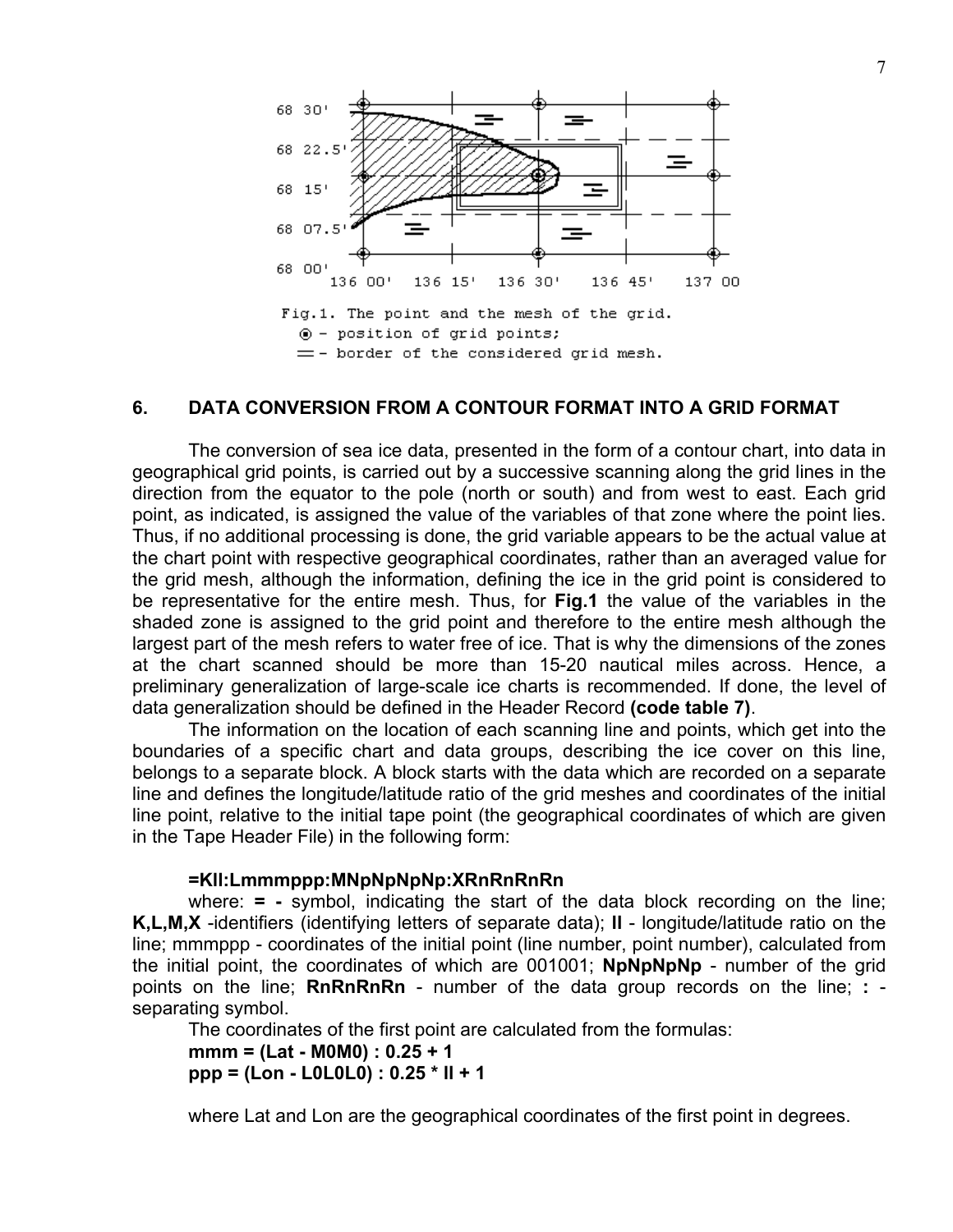Then, on a new line the data groups are recorded in the following format:

## **:R1n1n1P1P1f1f1:R2n2n2P2P2f2f2:....:RnnnnnPnPnfnfn**

where: **:** - separating symbol; **R** - identifier of the data group start; **nn** – number of the consecutive grid points, for which the information (variables and their quantitative values) is pertinent, i.e. the number of the points, getting into one zone; **PP** - two-letter identifiers of the variables (code tables 1 - 7); **ff** – quantitative value of each variable. In order to maintain a constant format of the recording, the order for recording the start of the data group is preserved, also in the event when only one point gets into a given zone (:R01).

If the number of the points with similar information is more than **99**, the identifier R is being repeated and the missing number of points is indicated. For example, if the number of points is 158, the start of the data group is recorded as **:R99R59.** 

The description of the parameters characterizing the state of the ice cover always begins with the identificator of the total ice distribution **(code table 1)**. Ice distribution is coded using identifiers from code table 1. After the identifiers **CT** and **CS**, total ice concentration is given (code table 3). After the identifiers **CF** (fast ice) and **CW** (ice-free), total concentration is not given.

After **CL** and **CU** no characteristics are given. The development stages **(code table 2)** and partial concentrations of the observed age stages are recorded after identifiers **CT**  and **CS**, beginning with the oldest. If ice of land origin (icebergs) was observed in the drifting ice, the description of the development stages begins with it. If the ice of one development stage is observed in the zone, then after its identifier partial concentration is not given. Partial concentration of the icebergs is usually not large (less than 1/10), but to know it is very important. Therefore, after the identifiers **CI** (iceberg water) or **SB** (icebergs in the drifting ice) the following order to indicate their partial concentration is recommended:

at a partial concentration less than 1/100 after **CI** and **SB** ff is not indicated;

at a partial concentration  $1/100 - 5/100$  ff = 0;

at a partial concentration greater than 5/100 it is given in tenths according to the **code table 3**.

During instrumental observations, if partial concentration of icebergs has been determined with an accuracy up to 1/100 and is less than 1/10, the **code table 3** envisages a possibility for an accurate indication of its value. If mean thickness of the ice of some development stage is determined in the zone, then after the identifiers of the development stage and partial concentration, the identifier SV is given followed by a two symbol value of the ice thickness in decimeters. For example, **SK04SV11** - first-year ice of medium thickness, partial concentration 4/10, mean measured thickness of which is 110 cm.

If determined, forms of floating ice are coded after total and/or partial concentration of the oldest ice using identifiers from **code table 4.** The form of floating ice given after total concentration corresponds to all recorded stages of ice development. For example, if in the zone with total concentration 7/10-8/10 vast and big floes of old ice (partial concentration 5/10) and first-year ice (2/10) are observed, then information is coded as **CT78FBSO05FVSF02**.

Stages of ice melting are coded after ice characteristics or in a separate Chart Data File using identifier **HM** (code table 5) with a one-symbol code of the stage of melting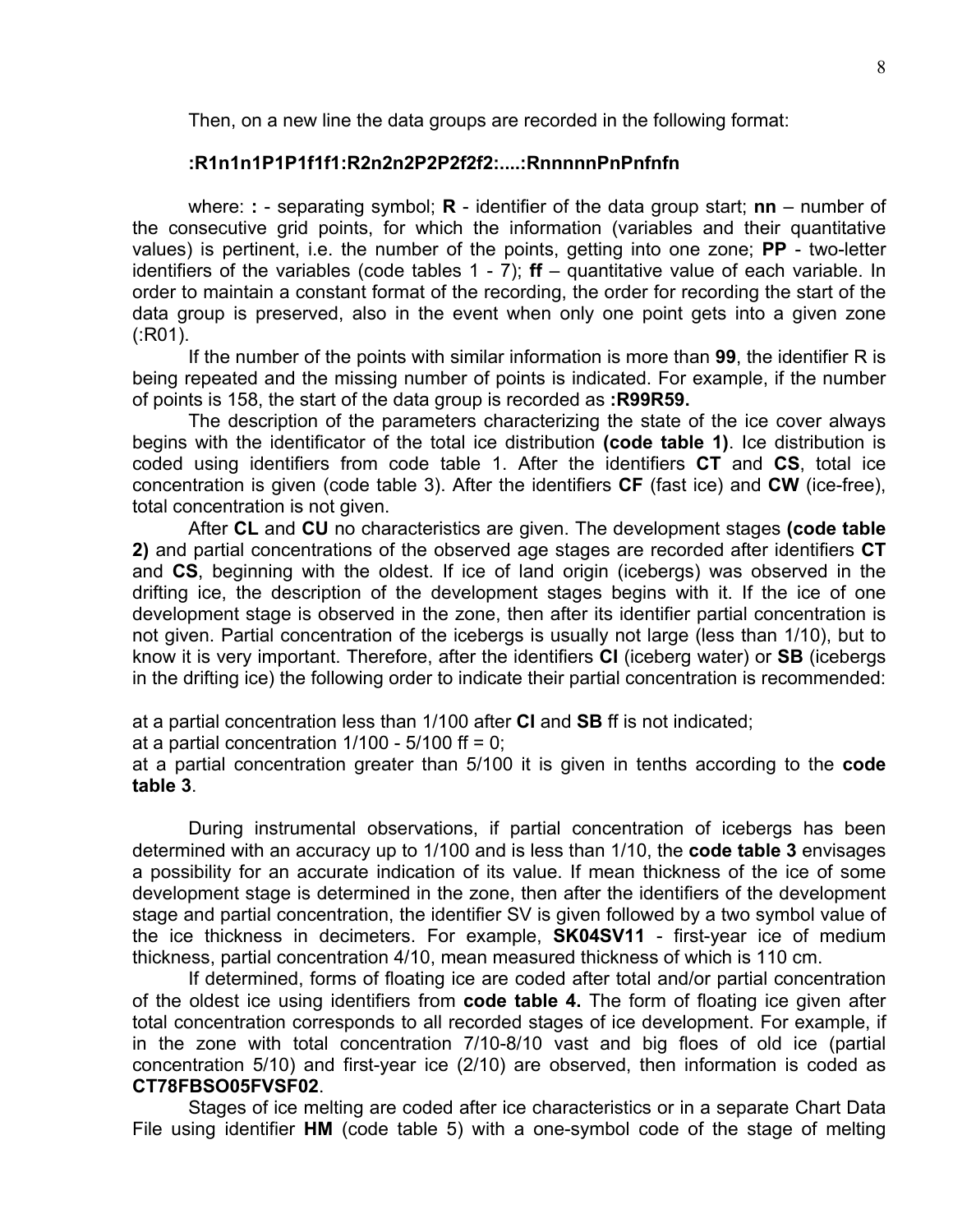#### <span id="page-8-0"></span>(**code table 5a**).

Snow on ice information is coded after ice characteristics or in a separate Chart Data File using identifiers **HC** and **HN (code table 5).** 

Snow on ice concentration is coded by a one-symbol code indicating tenths of areal coverage. Snow on ice depth is coded with a one-symbol code using **code table 5b**. Note, that snow occupying 10/10 of the area is coded as **HC0.** Absence of snow is coded as **HN0**.

Albedo and temperature characteristics are coded after ice characteristics or in a separate Chart Data File using identifiers from **code table 6**. Surface albedo is coded in percentiles. For example, measured 75% albedo and estimated 100% albedo are coded **AM75** and **AE00** respectively. Temperature characteristics are coded in tenths of Kelvin degree units omitting first digit.

Example: water surface temperature 274.9 - **TW749** 

snow surface temperature 261.0 - **TI610**  sea ice surface temperature 255.5 - **TI555**  air temperature over the ice 245.5 - **TA455**

Observation methods for acquiring albedo and temperature should be presented in the Lay-out or in the Header record. Observation methods are coded in the same way as for ice distribution parameters.

Example: Ice surface temperature observed by infrared satellite methods with 4 km resolution should be coded as **TIPI43**.

In the data groups only the observed or spatially interpolated (in the case of route aircraft survey observations) parameters are given. For example, if after **CT** or **CF** there are no data on the development stages, then this information is absent on the coded chart (the observations were not made).

The sum of nn in all data groups on the line should be equal to **NpNpNpNp** - that is, to the number of the grid points on the line, as previously indicated. The data required for the World Climate Program about the development stages, total and partial concentration will be obtained, as a rule, by means of coding the survey ice charts, the information for compiling these charts being collected during several days. With a resolution (grid mesh spacing) of 15 nautical miles the information on these variables for the entire period of data collection can be considered to be constant over the entire region covered, not depending on the specific observation dates in this or that region.

Parameters, characterizing the dynamic processes (concentration, divergence, shearing), are much more variable and to use the data on them requires knowledge of a specific observation time with an accuracy up to one hour.

That is why not all parameters, describing the dynamic processes, are included in the SIGRID-2 Format. If necessary, the information on dynamic processes can be derived by means of an analysis of the operational ice charts, which are being converted into national digitized formats or into a universal CONTOUR Format, as we have proposed. However, the SIGRID-2 Format envisages a recording on ice drift in the form of a separate information data block.

## **7. INFORMATION BLOCK ON THE ICE DRIFT**

The automated processing of successive satellite or instrumental airborne surveys and/or the use of the buoy data (automated ice stations) allows one to obtain a detailed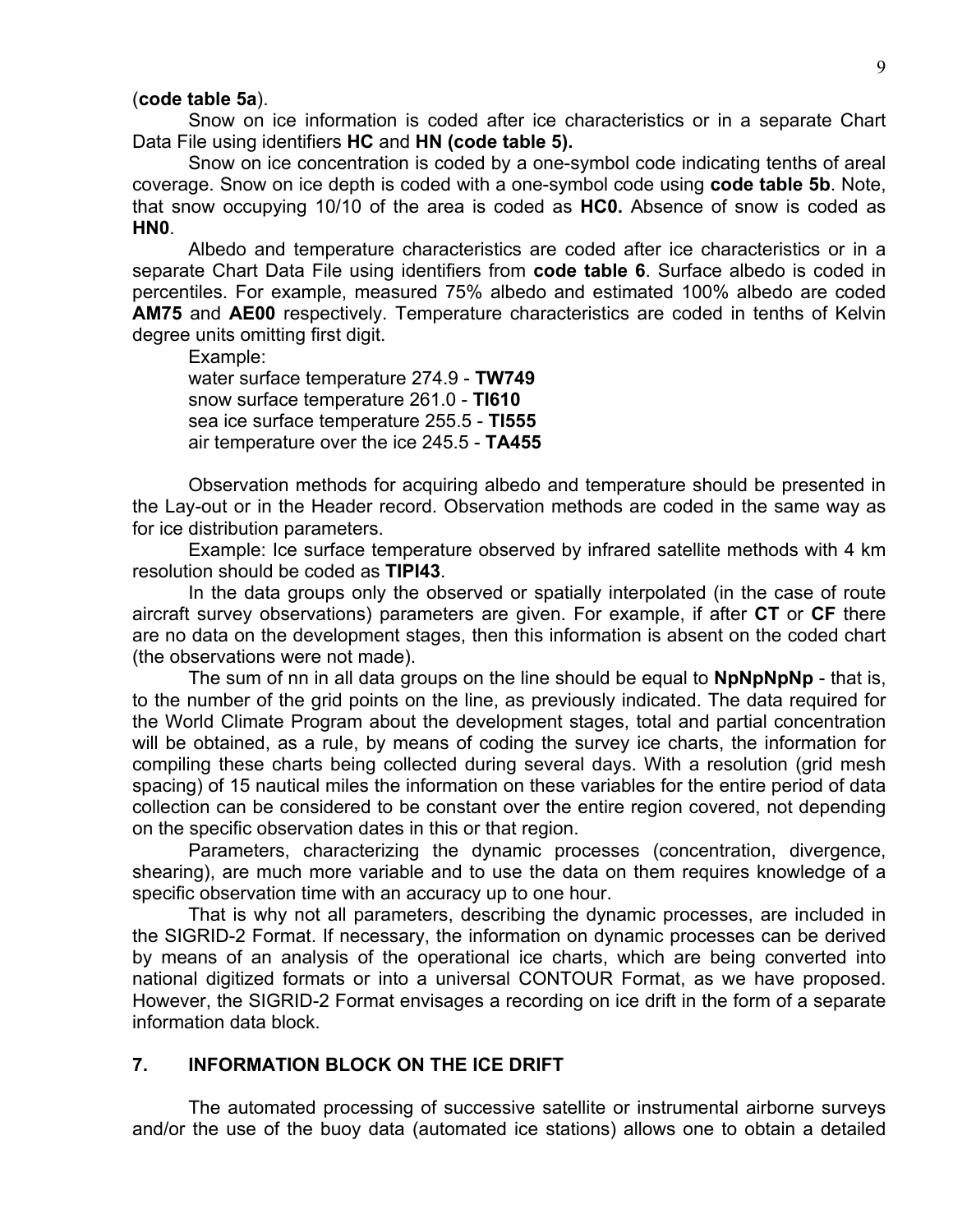<span id="page-9-0"></span>field of the drift vectors.

All vectors determined are usually depicted only on special charts of the dynamic state of the ice cover, so as not to overload the general chart and not to decrease its readability. However, the plotting of some drift vectors on the composite charts allows one to fulfill an objective analysis of the changes that have occurred in the distribution and characteristics of the ice cover. Therefore, as indicated, the SIGRID-2 Format envisages the inclusion of a separate information block on the ice drift, which starts with the identifier DRIFT, recorded on a separate line.

The coding of the drift parameters is carried out in the form of separate records, grouped by observation means and periods. Each record starts after the symbol "=" with the indication of the observation means and dates, that is:

#### **=PPr'n:D1D1t1t1-D2D2t2t2**

where: **:** - separating symbol; **PP** - observation method **(code table 7)**; **r'**  meaningful figure of the mean quadratic error in the determination of the coordinates using the indicated method and observation means in a specific region; **n** - power indicator 10; **DD** - date; **tt** – hours (Greenwich time).

The indices 1 and 2 correspond to the start and the end of the observation time interval for the drifting objects of the given group. The observation methods and means were enumerated in the Header-Record of the Ice Chart. However, there was indicated a resolution, and in the drift section - mean square root error of the coordinate determination, which also depends on the precision of navigation, processing method, availability of geocoding points, etc., being always worse than the resolution **r' > r** (for buoys and automated ice stations in both cases the accuracy of positioning and **r'= r** are being given).

Then, with a new line, the geographical coordinates of the start and the end of each vector of the given group (i.e. for one and the same period by the same means) are recorded by five-symbol groups. The latitude is recorded with an accuracy up to 0.1' (the fifth figure of the first group), the longitude (second group) is counted out only eastward from 00 to 3600 with an accuracy (rounding) up to 1'.

Five-symbol groups for one vector are separated by a space. The data on each vector, occupying four groups, are separated by the symbol ":". Twelve five character groups should be placed on one line, which corresponds to three drift vectors.

# **8. GENERAL RULES**

Each line should contain no more then 80 characters including spaces and should end by the symbols line-feed (LF) and carriage return (CR). All spaces at the line end may be omitted. Splitting of data groups by any signs (including space) is incorrect. Separation of data groups situated on one gridding line by any signs except ":" is incorrect.

The first character of each grid line should be either "=" or ":". At the end of each file of the ice chart the end indicator is recorded on a separate line - **":99:99:99"**. After it the next ice chart is recorded in a similar way. At the end of the tape indicator END is recorded.

An example of the ice chart shown on fig. 2 and coded in the SIGRID-2 Format is given in Annex 2.

The information which the ice chart contains is digitized only for the three lines (64, 65 and 69) of the grid, having the latitudes 75 45', 76 00', 77 00'. For illustrative purposes the grid points are also plotted on these lines.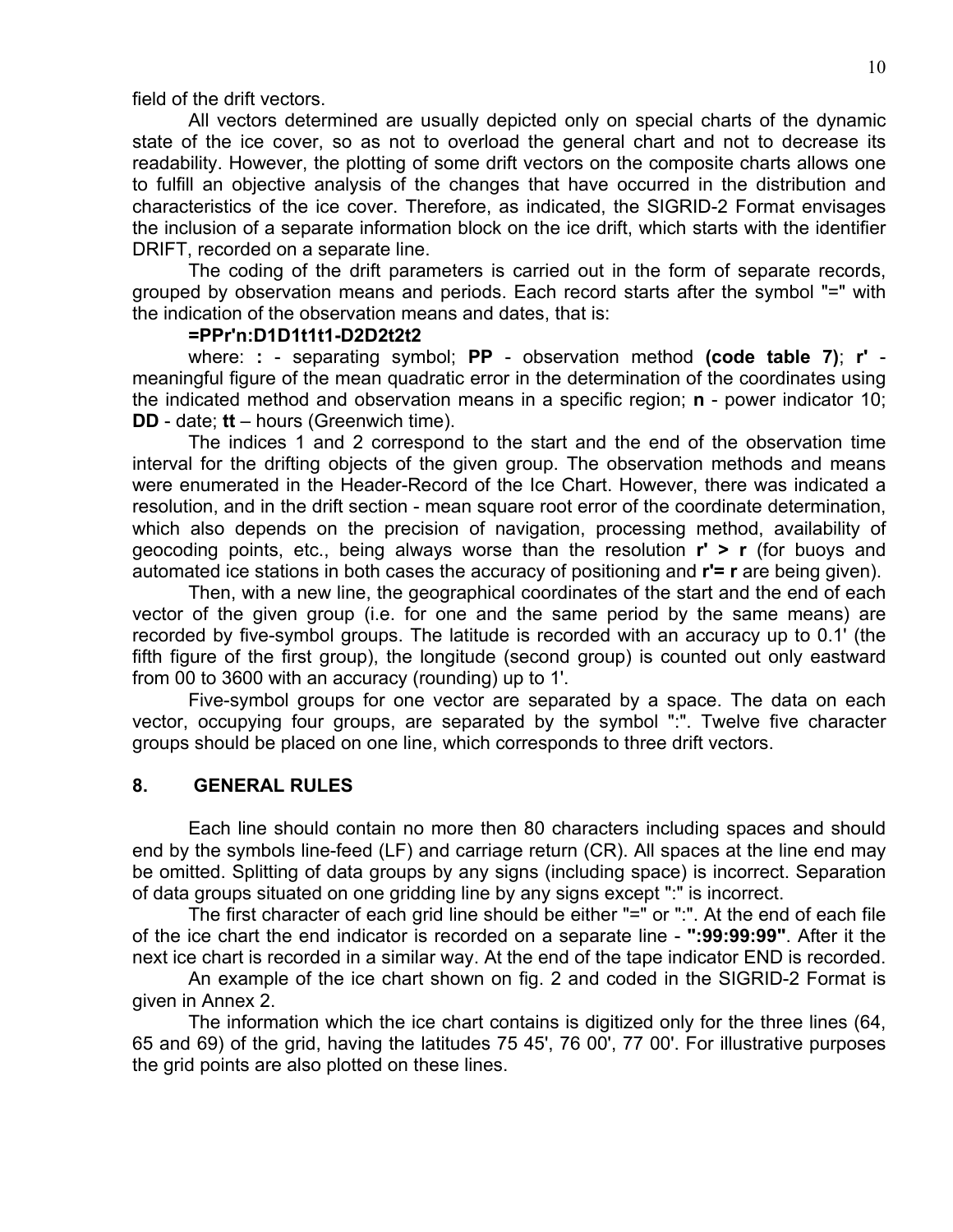# **ANNEX 1 CODE TABLES**

# <span id="page-10-0"></span>**Code table 1 Ice distribution**

| Number from Characteristic<br>the WMO Nomen. |                                            | Identificator |
|----------------------------------------------|--------------------------------------------|---------------|
| 4.2                                          | Total concentration                        | CТ            |
|                                              | Concentration in ice strips and patches CS |               |
| 3.1                                          | Fast ice                                   | СF            |
| 4.2.7                                        | Bergy water                                | CI            |
| 4.2.8                                        | Ice-free                                   | <b>CM</b>     |
|                                              | Ice concentration indefinite/unknown       | CU            |
|                                              | Land                                       | СT.           |

# **Code table 2 Stages of development**

|                | Number from Characteristic       | Identifier          |
|----------------|----------------------------------|---------------------|
| the WMO Nomen. |                                  |                     |
| 2.1            | New ice                          | SA                  |
| 2, 2           | Nilas                            | SN                  |
| 2.4            | Young ice                        | SY                  |
| 2.4.1          | Gray ice                         | $\operatorname{SG}$ |
| 2.4.2          | Gray-white                       | SW                  |
| 2.5            | First-year ice                   | SF                  |
| 2.5.1          | Thin first-year ice              | SI                  |
| 2.5.1.1        | Thin first-year ice first stage  | SJ                  |
| 2.5.1.2        | Thin first-year ice second stage | SE                  |
| 2.5.2          | Medium first year ice            | SK                  |
| 2.5.3          | Thick first year ice             | ST                  |
| 2.6            | Old ice                          | SO                  |
| 2.6.1          | Residual first-year ice          | SH                  |
| 2.6.2          | Second-year                      | SS                  |
| 2.6.3          | Multi-year ice                   | SΜ                  |
| 10.4.2         | Ice of land origin               | SB                  |
|                | Thickness of uniform ice in      |                     |
|                | the zone, dm                     | SV                  |
|                | Ice of indefinite age            | SU                  |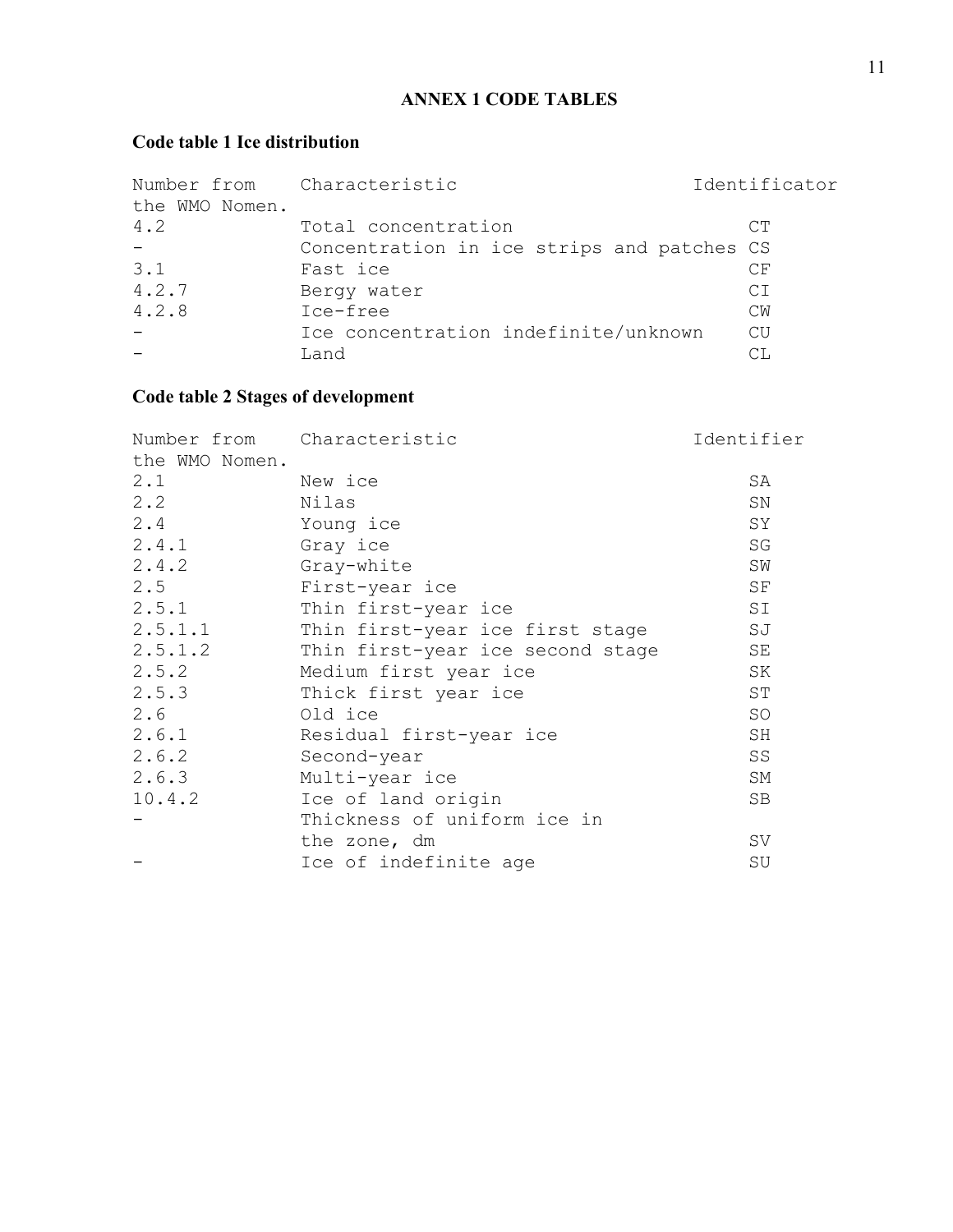#### <span id="page-11-0"></span>**Code table 3 Total and partial concentration**

|          |           | Concentration Code symbol Concentration Code symbol |    |  |
|----------|-----------|-----------------------------------------------------|----|--|
| 1/100    | 01        | $1/10 - 3/10$                                       | 13 |  |
| 2/100    | 02        | $4/10 - 6/10$                                       | 46 |  |
|          |           | $7/10 - 8/10$                                       | 78 |  |
| 9/100    | 09        | $9/10 - 10/10$                                      | 91 |  |
| <1/10    | 00        | .                                                   | .  |  |
| 1/10     | 10        | 91.3/100                                            | 92 |  |
| 2/10     | 20        | 96.8/100                                            | 96 |  |
| $\cdots$ | $\ddotsc$ |                                                     | .  |  |
| 9/10     | 90        | 97.2/100                                            | 98 |  |
| 10/10    | 99        | 99.4/100                                            | 99 |  |

Note:

Ice-free is coded by indentificator CW;

The following is possible in instrumental observation: within the interval 1/10 - 9/10 concentration may be given with an accuracy to 1/10; within the interval 1/100 - 9/100 concentration may be given with an accuracy to 1/100; within the interval 9/100 - 10/100 concentration may be given with an accuracy to 2/100 by rounding to the even value of hundredths.

#### **Code table 4 Forms of floating ice**

|                | Number from Characteristic Identifier |     |
|----------------|---------------------------------------|-----|
| the WMO Nomen. |                                       |     |
| 4.3.2.1.       | Giant floe                            | FG  |
| 4.3.2.2        | Vast floe                             | FV  |
| 4.3.2.3        | Big floe                              | FB  |
| 4.3.2.4        | Medium floe                           | FМ  |
| 4.3.2.5        | Small floe                            | FS  |
| 4.3.3.         | Ice cake                              | FC. |
| 4.3.3.1        | Small ice cake FT                     |     |
| 4.3.5          | Ice breccia                           | FW  |

#### **Code table 5 Ice surface features**

| Characteristic                             | Identificator |
|--------------------------------------------|---------------|
| Stage of ice melting                       | HМ            |
| Snow on ice concentration (areal coverage) | HC.           |
| Snow on ice depth                          | НN            |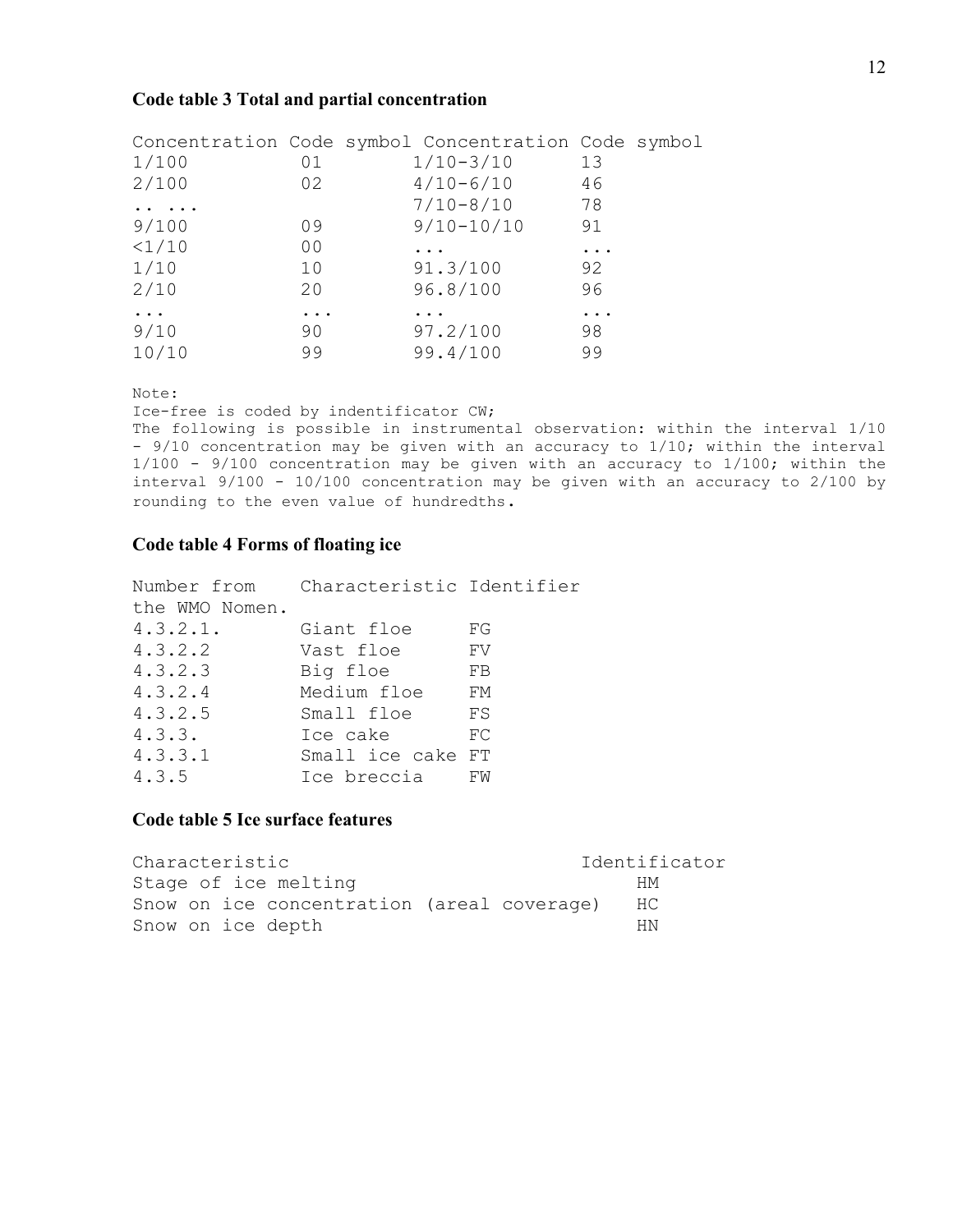# <span id="page-12-0"></span>**Code table 5a Ice melting coding**

Element Code symbol No melt 0 Few puddles 1<br>Many puddles 2 Many puddles 2 Flooded ice 3 Few thawholes 4 Dried ice 5 Rotten ice 6 Few frozen puddles 7<br>All puddles frozen 8 All puddles frozen

# **Code table 5b Snow depth coding**

| Element |         |             |                  |  | Code symbol |
|---------|---------|-------------|------------------|--|-------------|
|         | No snow |             |                  |  |             |
|         |         | Up to 5 cm  |                  |  | 1           |
|         |         | Up to 10 cm |                  |  | 2           |
|         |         | Up to 20 cm |                  |  | 3           |
|         |         | Up to 30 cm |                  |  | 4           |
|         |         | Up to 50 cm |                  |  | 5           |
|         |         | Up to 75 cm |                  |  | 6           |
|         |         |             | Up to 100 cm     |  | 7           |
|         |         |             | More than 100 cm |  | 8           |
| Unknown |         |             |                  |  |             |

# **Code table 6 Albedo and temperature**

| Characteristic                      | Identificator |
|-------------------------------------|---------------|
| Measured surface albedo             | AМ            |
| Estimated surface albedo            | AF.           |
| Water surface temperature           | ΠW            |
| Snow or sea ice surface temperature | ТT            |
| Air temperature over the ice        | ΤA            |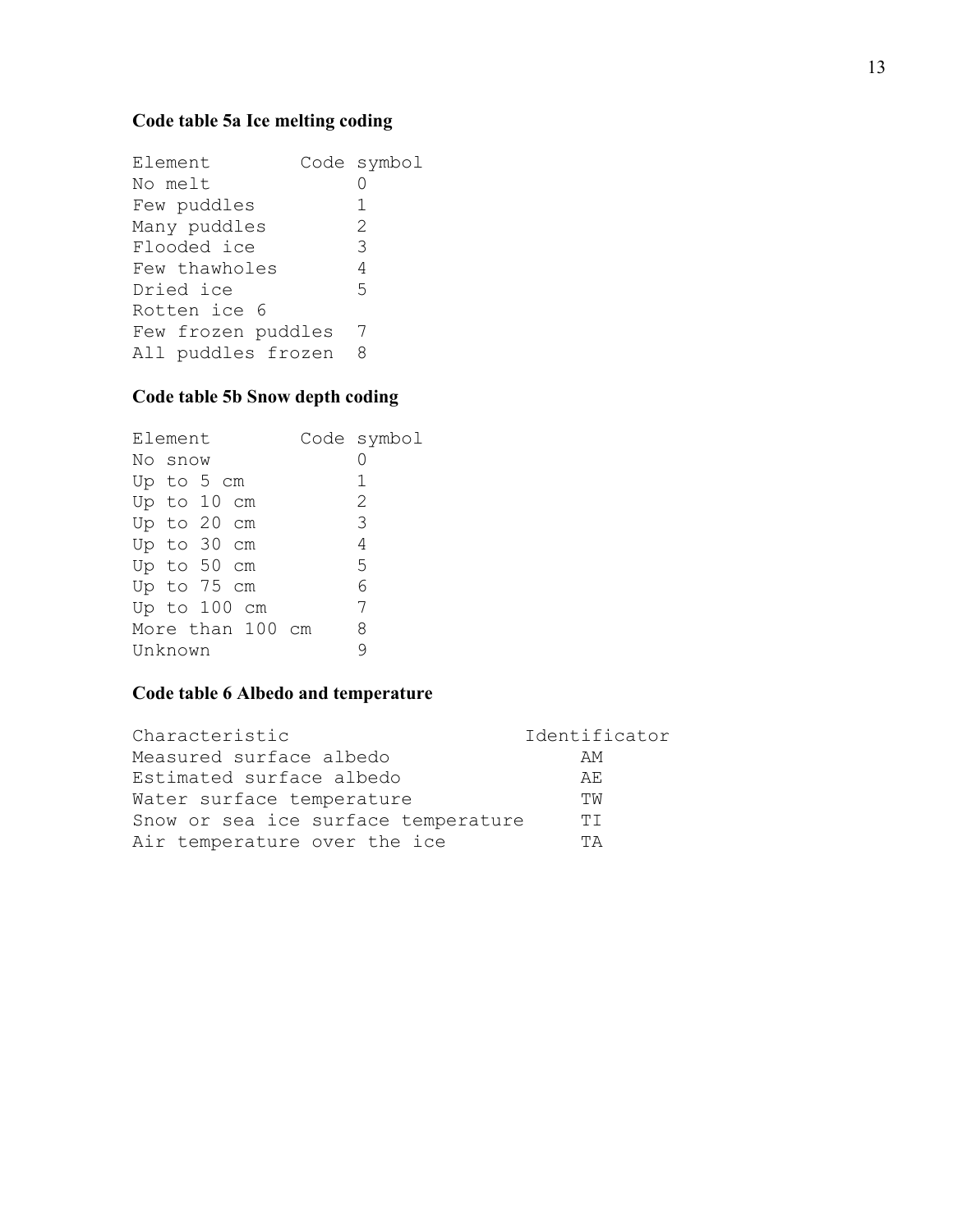# <span id="page-13-0"></span>**Code table 7 Methods of observations**

| Methods and means of observations                    | Identifier |
|------------------------------------------------------|------------|
| Satellite observations in visible range              | PV         |
| Satellite observations in infrared range             | PI         |
| Satellite radar observations                         | <b>PR</b>  |
| Satellite passive observations in microwave range PS |            |
| Visual observation from aircraft                     | AV         |
| Survey in infrared range from aircraft               | AΙ         |
| Radar survey from aircraft                           | AR         |
| Visual observation from ships and coast              | LV         |
| Observations by means of coastal radars              | LR         |
| Data from buoys and automatic ice stations           | LA         |
| Data interpolation                                   | DI         |
| Data averaged for grid mesh                          | DA         |
| Data given as actual value at grid point             | DP         |